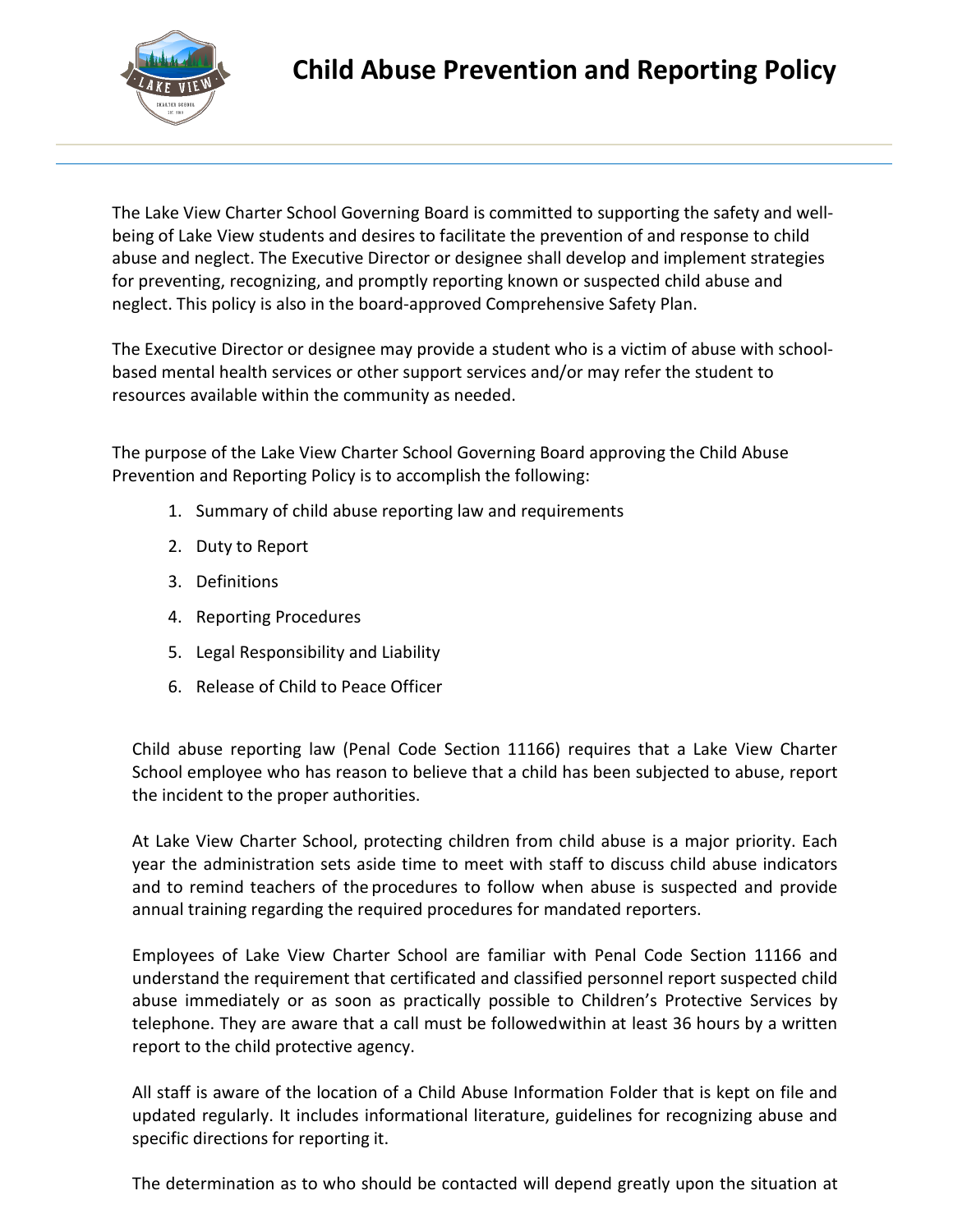hand. The local law enforcement agency will dispatch a unit to the school as soon as possible. Children's services may take much longer to respond. School personnel should always take into consideration the severity of the abuse and the extent to which the student's safety is at risk.

The requirements of school personnel and the identification and reporting of known or suspected child abuse to a protective agency is mandated by the State of California Penal Code. In fact, failure to do so on the part ofschool personnel could lead to penalties which might be imposed on these individuals. Lake View Charter School board policies are continually updated to reflect appropriate legislation. Excerptsfrom the California Penal Code and Lake View Charter School Board Policy are presented below.

From California Penal Code Section 11166

…a mandated reporter shall make a report to an agency…whenever the mandated reporter, in the mandated reporter's professional capacity or within the scope of the mandated reporter's employment, has knowledge or observes a child whom the mandated reporter knows or reasonably suspects has beenthe victim of child abuse or neglect. The mandated reporter shall make an initial report by telephone to the agency immediately or as soon as is practicably possible, and shall prepare and send, fax, or electronically transmit a written follow-up report within 36 hours of receiving the information concerningthe incident.

Recognizing that our responsibility to students includes the protection of their physical and mental well- being, the Governing Board desires to provide whatever opportunities or resources may be available forthe prevention of child abuse.

The Board agrees with the Legislature that:

- 1. Child abuse and neglect is a severe and increasing problem in California.
- 2. Charter schools, school districts and preschools are able to provide an environment for training of children, parents, and all school staff.
- 3. Primary prevention programs in charter schools and school districts are an effective and cost- efficient method of reducing the incidence of child abuse and neglect and for promoting healthy family environments.

The Executive Director shall explore funding and assistance available for the establishment of programsdirected toward preventing the occurrence of child abuse, including physical abuse, sexual assault, and child neglect, and reducing the general vulnerability of children, including coordination with and training for parents and school staff.

Parents shall be given notice of, and may refuse to have their children participate in, prevention trainingprogram.

#### Duty to Report

Certificated employees and classified employees trained in child abuse identification and reporting shallreport known or suspected child abuse to a child protective agency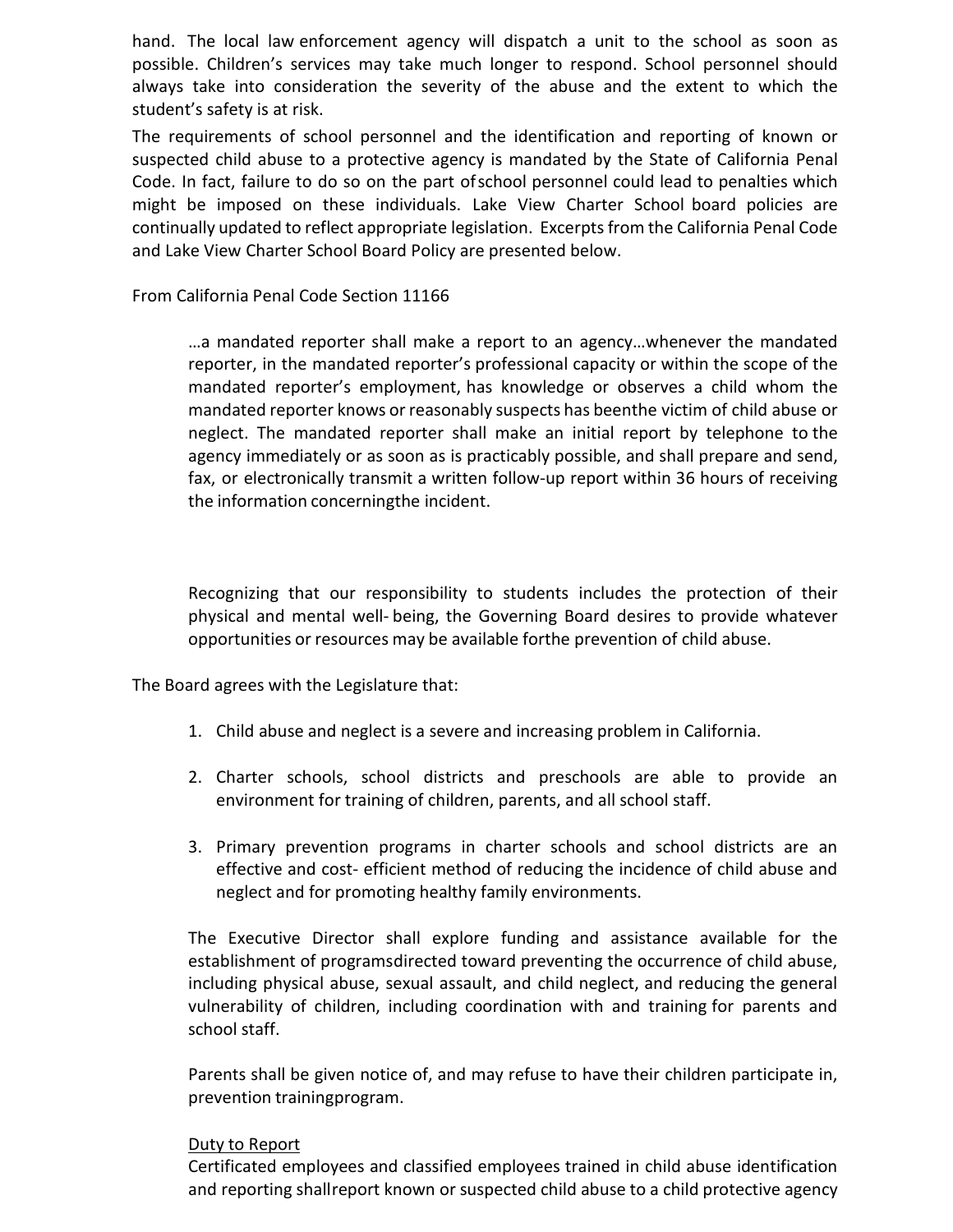by telephone immediately or as soon as practically possible and in writing within thirty-six hours. The reporting duties are individual and cannot be delegated to another individual.

# Definitions

- 1. "Child Abuse," as defined by law, includes the following:
	- a. Physical abuse resulting in a non-accidental physical injury or death.
	- b. Physical neglect, including both severe and general neglect, resulting in negligenttreatment or maltreatment of a child.
	- c. Sexual abuse including both sexual assault and sexual exploitation.
	- d. Emotional abuse and emotional deprivation including willful cruelty or unjustifiablepunishment.
	- e. Severe corporal punishment.
- 2. "Mandated Reporters" are those people defined by law as "child care custodian," "medical practitioners" and non-medical practitioners" and include virtually all school employees. The following school personnel are required to report:

Teachers, administrators, supervisors of child welfare and attendance, certificated pupil personnel employees, employees of a child care institution, head start teachers, school psychologists, licensed nurses, counselors, presenters of child abuse prevention programs and those instructional aides or other classified employees trained in child abuse reporting.

- 3. "Child Protective Agencies" are those law enforcements and child protective services responsible for investigating child abuse reports, including the local police or sheriff department, county welfare or juvenile probation department and child protective services.
- 4. "Reasonable Suspicion" means that it is objectively reasonable for a person to entertain such a suspicion, based upon facts that could cause a reasonable person in a like position, drawing when appropriate on his/her training and experience, to suspect child abuse or neglect. (California PenalCode 11166)

## Reporting Procedures

1. To report known or suspected child abuse, any employee (as defined above) shall report bytelephone to the local child protective agency.

The telephone report must be made immediately, or as soon as practically possible, uponsuspicion. The verbal report will include:

- a. The name of the person making the report.
- b. The name of the child.
- c. The present location of the child.
- d. The nature and extent of any injury.
- e. Any other information requested by the child protective agency, including theinformation that led the mandated reporter to suspect child abuse.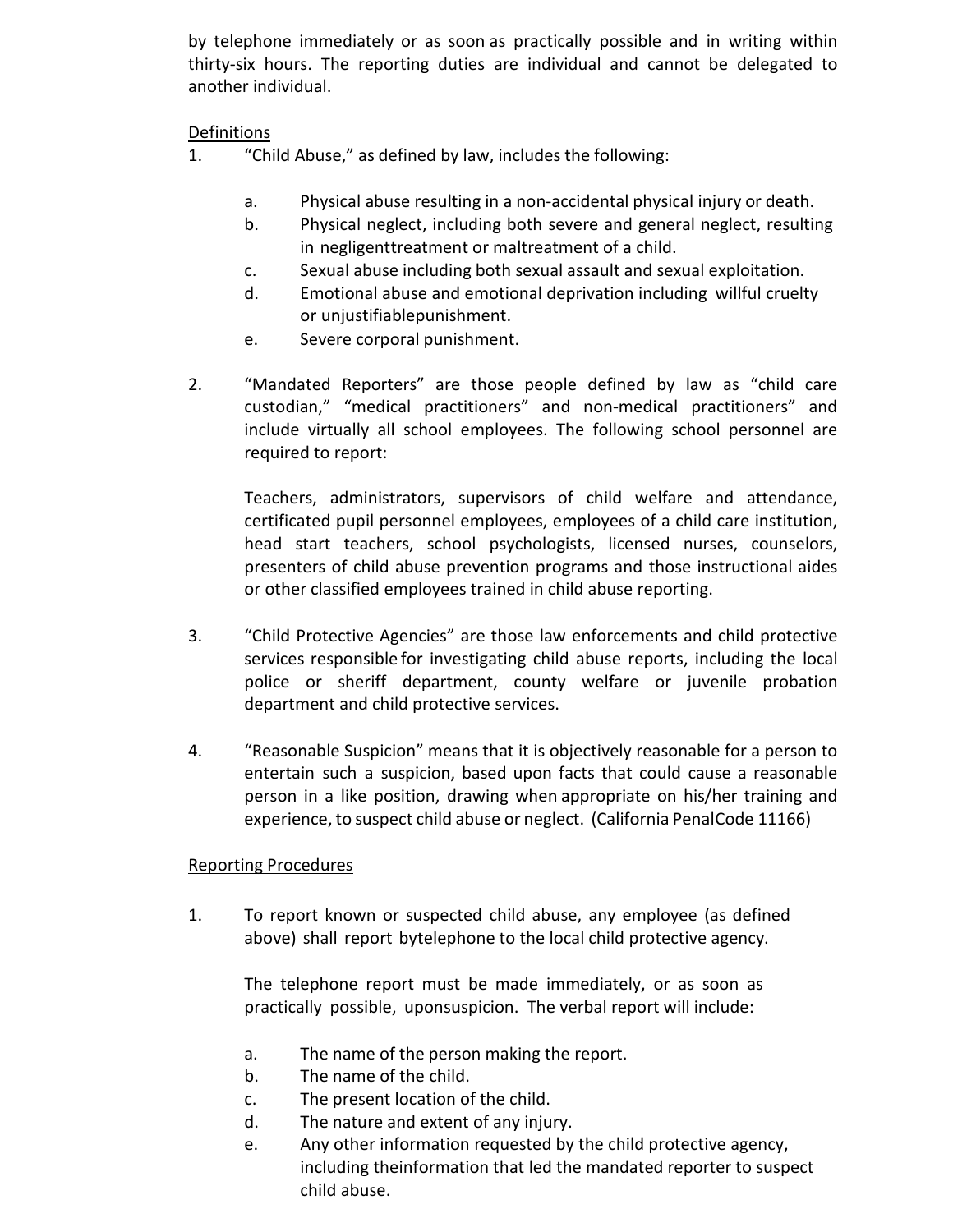At the time the verbal report is made, the mandated reporter shall note the name of the official contacted, the date and time contacted, and any instructions or advice received.

2. Within thirty-six (36) hours of making the telephone report, the mandated reporter will completeand mail, fax or electronically transmit a written report to the local child protective agency.

The written report shall include completion of the required standard Department of Justice form(DOJ SS 8572).

The mandated reporter may request and receive copies of the appropriate form either from thecharter school or directly from the local child protective agency.

Detailed instructions for completion of the form are on the back sheet of the form. Reporters may request assistance from the site administrator in completing and mailing the form; however, the mandated reporter is still responsible for ensuring that the written report is correctly filed.

3. Employees reporting child abuse to a child protective agency are encouraged, but not required, to notify the site administrator or designee as soon as possible after the initial verbal report by telephone. The site administration, when notified, shall inform the Executive Director.

Administrators so notified shall provide the mandated reporter with any assistance necessary toensure that the verbal or written reporting procedures are carried out according to state law and regulations. If requested by the mandated reporter, the Executive Director may assist in the completion and filing of these forms.

## Legal Responsibility and Liability

- 1. Mandated reporters have absolute immunity. School employeesrequired to report are not civillyor criminally liable for filing a required or authorized report of known or suspected child abuse.
- 2. A mandated reporter who fails to report an instance of child abuse, which he/she knows to exist or reasonably should know to exist, is guilty of a misdemeanor and is punishable by confinementin jail for a term not to exceed six (6) months or by a fine of not more than one thousand dollars(\$1,000) or both. The mandated reporter may also be held civilly liable for damages for any injuryto the child after a failure to report.
- 3. When two (2) or more persons who are required to report jointly, have knowledge of suspected instance of child abuse, and when there is agreement, and a single report may be made and signed by the person selected. However, if any person who knows or should know that the person designated to report failed to do so, that person then has a duty to make the report.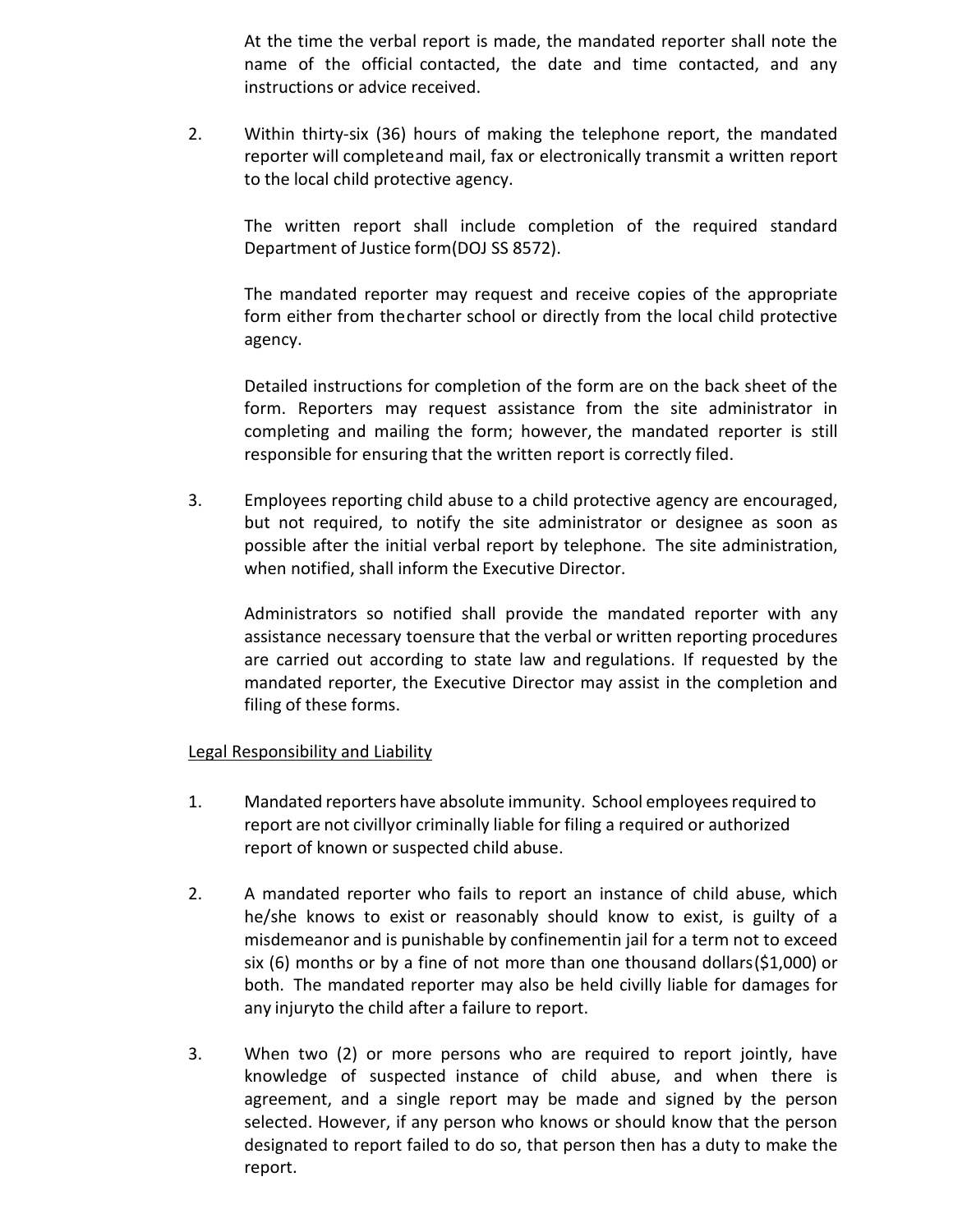4. The duty to report child abuse is an individual duty and no supervisor or administrator may impede or inhibit such reporting duties. Furthermore, no person making such a report shall be subject to any sanction.

#### Release of Child to Peace Officer

When a child is released to a peace officer and taken into custody as a victim of suspected child abuse, the Executive Director shall not notify the parent or guardian as required in other instances of removal of a child from school, but rather shall provide the peace officer with the address and telephone numberof the child's parent or guardian.

It is the responsibility of the peace officer to notify the parent or guardian of the situation. Peace officerswill be asked to sign an appropriate release or acceptance of responsibility form (cf. 5145.11 – Questioning and Apprehension).

## When School Employees are Accused of Child Abuse

Regardless of who child abusers may be, the major responsibilities of mandated reporters are to (1) identify incidents of suspected child abuse, and (2) comply with laws requiring reporting of suspected abuse to the proper authorities. Determining whether or not the suspected abuse actually occurred is not the responsibility of the school employee. Such determination and follow-up investigation will be made by a child protective agency.

Parent/guardians or members of the public accusing school employees of child abuse should be made aware ofthe ramifications of making false reports and should be provided with information regarding child abuse and child abuse reporting.

Pending the outcome of an investigation by a child protective agency and prior to the filing of formal charges, the employee may be subject to reassignment or a paid leave of absence.

Disciplinary action resulting from the filing of formal charges or upon conviction shall be in accordance with policies, regulations and/or collective bargaining agreements. The Executive Director or designee should consultwith legal counsel in implementing either suspension or dismissal.